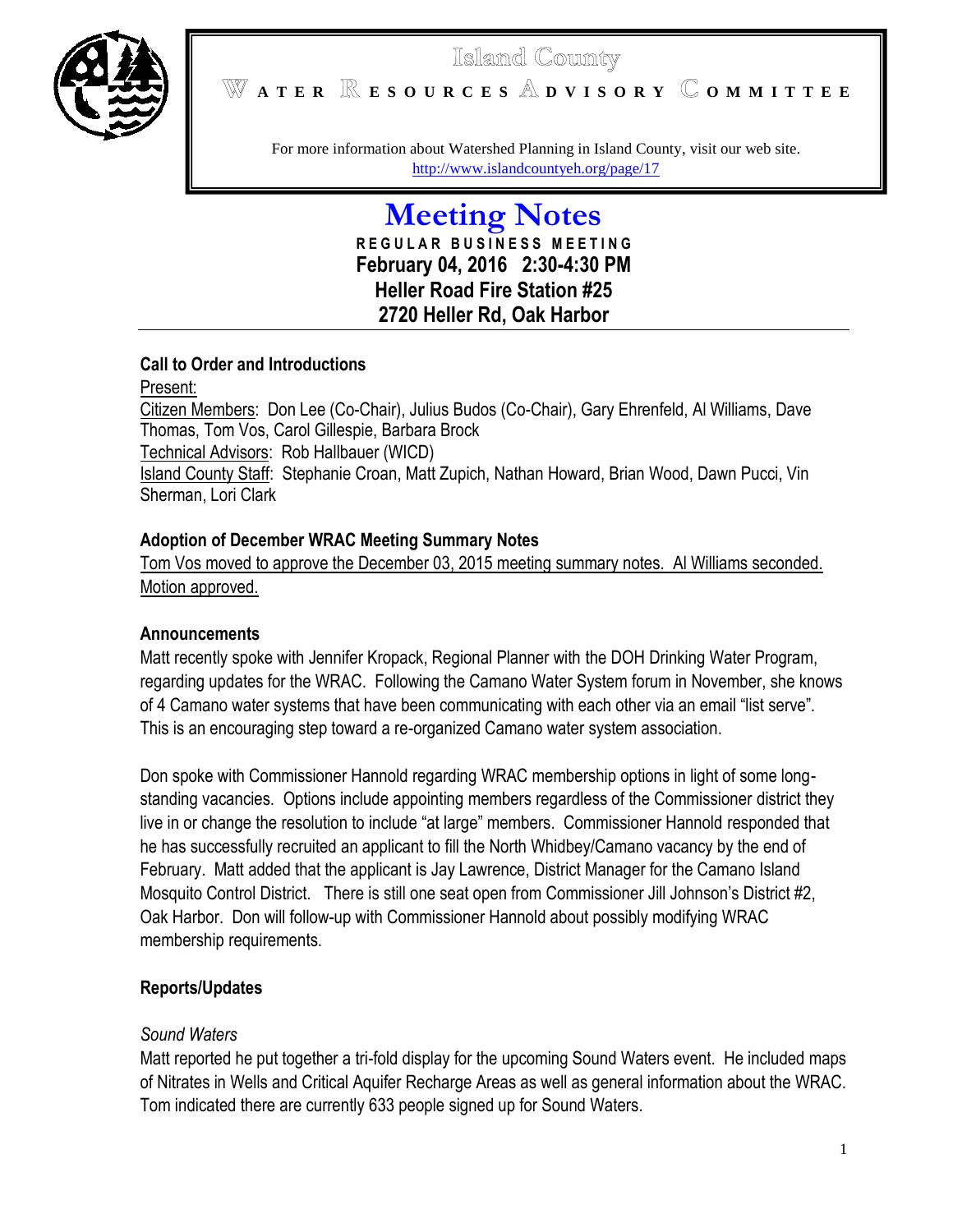

Matt would like to present the WRAC with both the 2014 and 2015 water quality monitoring program reports at an upcoming meeting. He and Stephanie are also working on a presentation for an EPAsupported water quality study on fecal bacteria tracking which recently completed. They plan to present this information to the WRAC in the near future as well.

# *Comp Plan/CAO Update*

Nathan Howard, Long-Range Planner, reported the Planning Department has adopted a tentative schedule for completing the Comprehensive Plan update including public outreach. He anticipates a draft will be presented to the public at the end of June 2016 followed by a 60-day intensive public outreach and comment period. Gary asked how the outreach will be accomplished. Nathan replied that all the usual methods will be employed (newspaper, mail). Gary commented that these customary means of communicating with the public do not seem to be effective in his experience. Nathan indicated that the Planning Department is unable to use certain media types, such as Facebook, at this time but does have a website [\(http://islandcounty2036.org/\)](http://islandcounty2036.org/) and an email distribution list which provides regular updates and information. The overarching message being that public outreach is complex and difficult to effectively accomplish in Island County.

Nathan went on to report that the revised Needs Assessment and Gaps Analysis of the Critical Areas Ordinance should be available for public review very soon.

#### *Clean Water Utility*

Julius asked what the timeframe is for moving on to Phase 2 of the CWU. The WRAC is frustrated with the delay and would like an explanation.

# *Coordinated Water System Plan*

Julius asked about the status of updating the CWSP. Nathan reported that the CWSP is a Long-Range Planning document. Long-Range Planning staff recently placed the CWSP on a 10-year docket to be updated within the next 3 years. Tom suggested the WRAC submit a letter to the Board of County Commissioners, and carbon copy the Planning Department, encouraging an earlier update of the CWSP. Don volunteered to draft a letter.

# **Ebey's Priairie Watershed Restoration Project**

Rob Hallbauer, Natural Resource Planner with Whidbey Island Conservation District, gave a presentation on a multi-year, grant-funded project to improve surface water quality in the Ebey's Prairie watershed. Ebey's Prairie watershed has historically ranked last for water quality among Countymonitored surface waters mostly due to consistent exceedence of fecal coliform standards. Rob discussed components and activities completed in Phase I of the project including watershed characterization, flow monitoring, pollution source identification, farm planning, BMP implementation and public outreach. He described many of the complexities associated with tracking down and correcting some of the potential sources of pollution. Phase II of the project is focused on conceptual designs for stormwater treatment intended to alleviate fecal coliform contamination in the stream discharging to Ebey's Landing beach. At the moment, the Conservation District only has funding for 30% designs on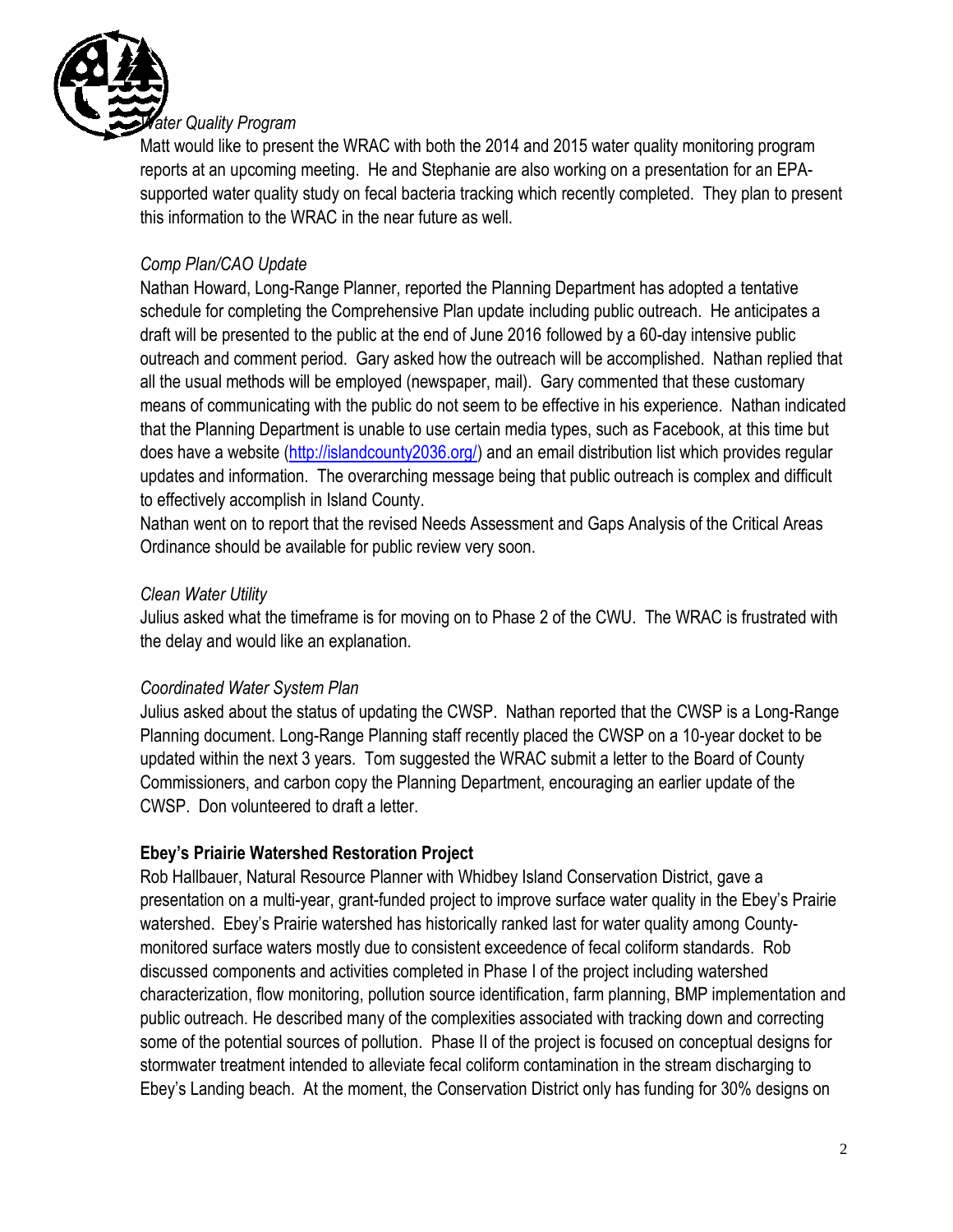

lic lands. Fortunately the bulk of fecal bacteria contamination was found to be coming from a farm owned by the National Park Service thus enabling the implementation of treatment facilities that are expected to significantly reduce stream pollution. WICD is working to acquire funds to fully fund the project and intends to begin construction in 2016. The County water quality team will continue to perform effectiveness monitoring throughout and following project implementation.

# **Lead Entity Update**

Dawn Pucci, Island County Salmon Recovery Lead Entity Coordinator, provided an update on the Lead Entity program including a few items requiring WRAC decision. She started with a discussion on 2016 monitoring projects, reminding the WRAC that they approved a monitoring project (SRSC Pocket Estuary Census) in 2015 following a last-minute SRFB decision to allow 10% of Federal funds for such projects. SRFB has again decided to allow 10% of Federal funds to be applied to monitoring projects in 2016. Dawn's recommendation is to *not* request monitoring proposals in 2016. Her rationale is that the Lead Entity does not yet have a monitoring plan to help guide potential project sponsors and no project scoring process currently exists. Don called for a motion.

*Dave Thomas moved to approve Dawn's recommendation to not request monitoring project proposals for the 2016 SRFB grant round. Barbara Brock seconded. Motion approved.*

Dawn moved on to a discussion on a PSP offer to provide 40 hours of "Coaching" for facilitation, technical consulting, product development, etc. Her recommendation is to keep 20 hours of coaching and donate back 20 hours-worth of funds to help pay for updating Nearshore Chapter (Ch.15) of the Puget Sound Chinook Recovery Plan.

# *Julius Budos moved to accept Dawn's recommendation to keep 20 hours of coaching and donate 20 hours-worth back to PSP to update the Nearshore Chapter of the Puget Sound Chinook Recovery Plan.*

Dawn next talked about a few current projects being paid for out of Salmon Recovery capacity funds. The first is a UW Sea Grant Sea Level Rise and Storm Surge modeling project currently underway in Island County which will provide useful predictive data for future planning efforts. She presented a recent map this project generated showing vertical land movement trends across the County. A second project, currently out for bid, is to produce a new, hi-resolution GIS data compared with WSU Beach Watcher data to show status and trends of shoreline armoring around Island County.

Dawn then discussed the upcoming funding cycles between PSAR and SRFB. PSP is attempting to adjust their legislative funding request therefore several changes are being implemented on the local level regarding project funding, proposal processing and timing. She provided a few handouts and guided the group through a sample project schematic to help make sense of this complex topic. Barbara spoke up to recruit a second WRAC member join the Salmon TAG. Dawn suggested the TAG and WRAC may have joint meetings in the future especially for high dollar acquisition proposals, for example.